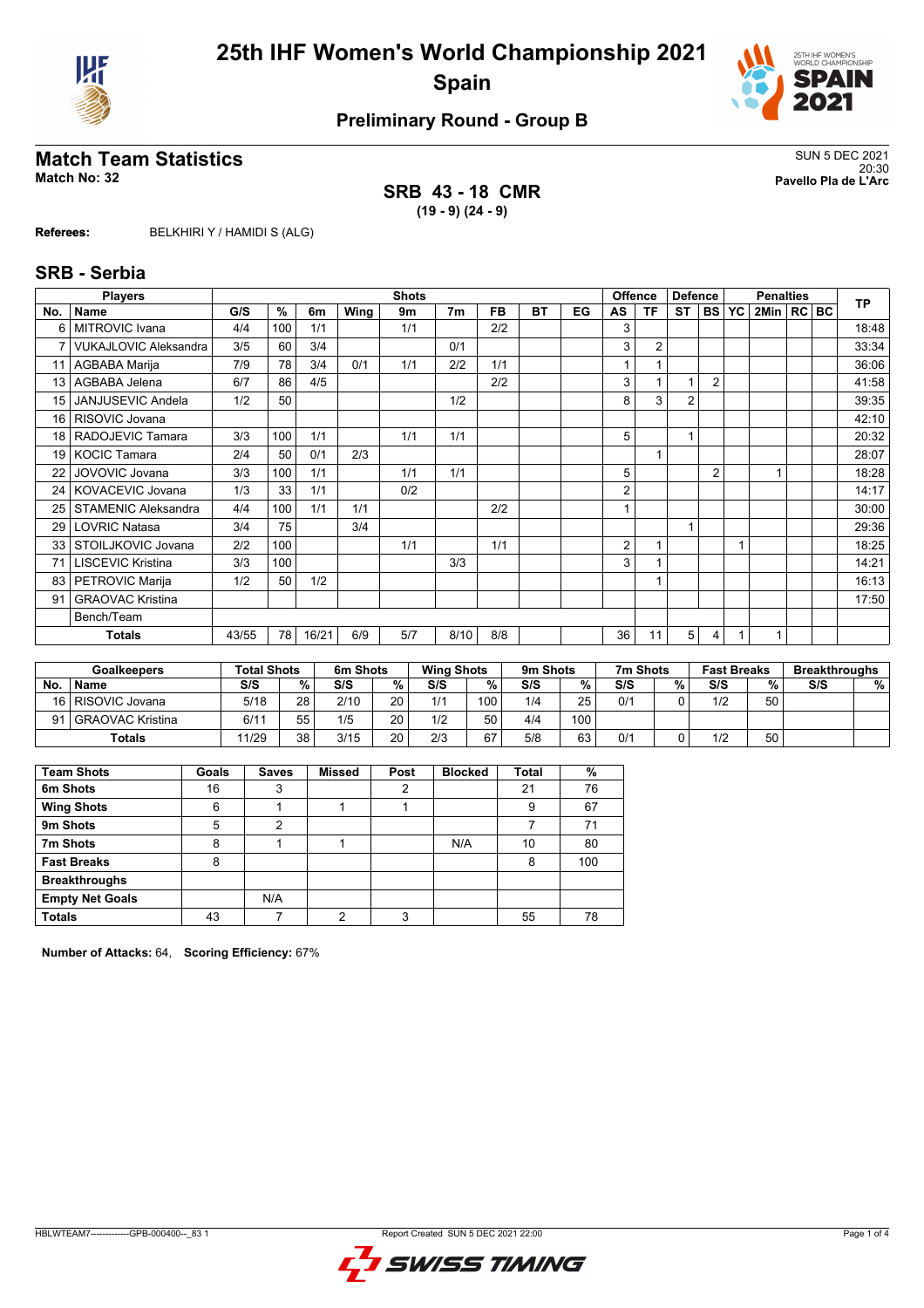



# **Preliminary Round - Group B**

#### **Match Team Statistics** SUN 5 DEC 2021 20:30 **Match No: 32 Pavello Pla de L'Arc**

**SRB 43 - 18 CMR (19 - 9) (24 - 9)**

**Referees:** BELKHIRI Y / HAMIDI S (ALG)

#### **SRB - Serbia**

1-Post

2-Missed 3-Post

**Team** Goals / Shots

| <b>Players</b>                      |                             |                                                  |                                                              | <b>Shots Distribution</b>                                        |                            |                                                              |                       |
|-------------------------------------|-----------------------------|--------------------------------------------------|--------------------------------------------------------------|------------------------------------------------------------------|----------------------------|--------------------------------------------------------------|-----------------------|
| Goals / Shots                       |                             |                                                  |                                                              |                                                                  |                            |                                                              |                       |
| 6 MITROVIC I                        | 7 VUKAJLOVIC A              | 11 AGBABA M                                      | 13 AGBABA J                                                  | <b>15 JANJUSEVIC A</b>                                           |                            | 16 RISOVIC J                                                 | <b>18 RADOJEVIC T</b> |
|                                     | 1/1                         | 1/1                                              | $3/3$ $1/1$                                                  | 1/1                                                              |                            | $\overline{1/1}$                                             | 1/1                   |
| $\blacksquare$ 1/1                  |                             | 1/2<br>0/1                                       |                                                              |                                                                  |                            |                                                              |                       |
|                                     | $3/3$ $\blacksquare$ $1/1$  | $1/1$ $\blacksquare$ $1/1$                       | $1/2$ $\blacksquare$ $2/2$                                   | $2/2$ $\blacksquare$ 0/1                                         | $1/1$ u $\blacksquare$     | $\blacksquare$ 1/1                                           |                       |
|                                     | 1-Missed                    |                                                  |                                                              | 1-Post                                                           |                            |                                                              |                       |
| 19 KOCIC T<br>10/1                  | 22 JOVOVIC J<br>$2/2$ = 1/1 | $\sqrt{1071}$<br>1/1<br>$1/1$ $\blacksquare$ 0/1 | 24 KOVACEVIC J<br>$\sqrt{1/1}$<br>$1/1$ $\blacksquare$ $1/1$ | 25 STAMENIC A<br>29 LOVRIC N<br>$\sqrt{2/2}$<br>1/1<br>$1/1$ u m | $\sqrt{1/1}$<br>1/1<br>u u | 33 STOILJKOVIC J<br>1/1<br>$\blacksquare$ $\blacksquare$ 2/2 | 71 LISCEVIC K<br>1/1  |
| 1-Missed                            |                             |                                                  |                                                              | 1-Post                                                           |                            |                                                              |                       |
| 83 PETROVIC M<br>$\overline{1}$ 1/1 | 91 GRAOVAC K                |                                                  |                                                              |                                                                  |                            |                                                              |                       |



Saves / Shots

| 2/7 | 0/1 | 0/4 |
|-----|-----|-----|
| 0/1 | 1/1 | 1/1 |
| 2/6 | 3/3 | 2/5 |

| <b>16 RISOVIC J</b> |                             |                  |
|---------------------|-----------------------------|------------------|
| $1\overline{4}$     |                             | $\overline{0/3}$ |
| 0/1                 |                             |                  |
| 2/5                 | 1/1                         | 1/4              |
| 91 GRAOVAC K        |                             |                  |
| 1/3                 | $\overline{0}/\overline{1}$ | $\overline{0/1}$ |
|                     | 1/1                         | 1/1              |
| 0/1                 | 212                         | 1/1              |

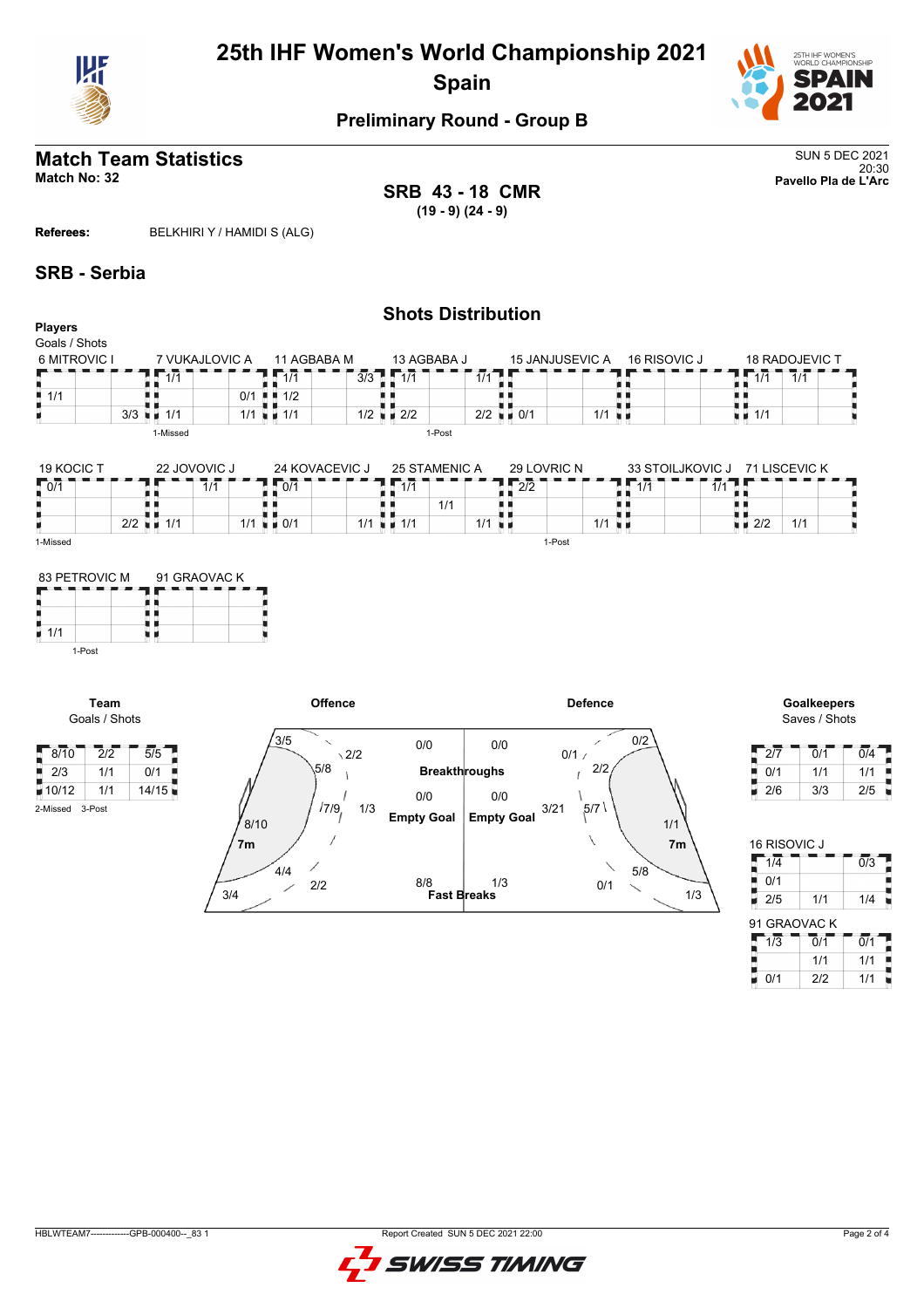



# **Preliminary Round - Group B**

# SUN 5 DEC 2021<br>Match No: 32<br>Pavello Pla de L'Arc

**SRB 43 - 18 CMR (19 - 9) (24 - 9)**

20:30 **Match No: 32 Pavello Pla de L'Arc**

**Referees:** BELKHIRI Y / HAMIDI S (ALG)

#### **CMR - Cameroon**

|                 | <b>Players</b>                      | <b>Shots</b> |          |                |      |      |                |           |           | <b>Offence</b> |                |                | <b>Defence</b> |           | <b>Penalties</b> |                |  |  | <b>TP</b> |
|-----------------|-------------------------------------|--------------|----------|----------------|------|------|----------------|-----------|-----------|----------------|----------------|----------------|----------------|-----------|------------------|----------------|--|--|-----------|
| No.             | Name                                | G/S          | %        | 6 <sub>m</sub> | Wing | 9m   | 7 <sub>m</sub> | <b>FB</b> | <b>BT</b> | EG             | AS             | ΤF             | <b>ST</b>      | <b>BS</b> | YC               | 2Min   RC   BC |  |  |           |
|                 | <b>MBEN BEDIANG Isabelle Noelle</b> |              |          |                |      |      |                |           |           |                |                |                |                |           |                  |                |  |  | 27:42     |
| 2               | NKOLO Gisele Valentine Annie        | 0/1          | 0        |                | 0/1  |      |                |           |           |                |                | $\overline{2}$ |                |           |                  |                |  |  | 33:19     |
| 3               | <b>YUOH Yvette</b>                  | 2/3          | 67       | 2/2            |      | 0/1  |                |           |           |                |                |                |                |           |                  |                |  |  | 29:17     |
| 5               | ABENA EKOBENA Appoline Michele      |              |          |                |      |      |                |           |           |                |                |                |                |           |                  |                |  |  |           |
| 9               | EYENGA DJONG Claudia Jossy          | 1/2          | 50       |                | 0/1  |      | 1/1            |           |           |                |                | $\overline{2}$ |                |           |                  |                |  |  | 26:41     |
| 10              | NGOUOKO NGUESSE Adjani Celeste      |              |          |                |      |      |                |           |           |                | 2              | $\overline{2}$ |                |           |                  |                |  |  | 20:51     |
| 12 <sup>2</sup> | ABIANBAKON ONOUKOU Berthe           |              |          |                |      |      |                |           |           |                |                |                |                |           |                  |                |  |  | 32:18     |
| 14              | YOTCHOUM Jasmine                    | 0/1          | $\Omega$ | 0/1            |      |      |                |           |           |                |                |                |                |           |                  |                |  |  | 27:36     |
| 15              | <b>ESSAM Anne Michelle</b>          | 2/5          | 40       | 2/2            |      | 0/2  |                | 0/1       |           |                | $\overline{ }$ |                | 1              |           |                  |                |  |  | 30:00     |
| 19              | <b>EBANGA BABOGA Cyrielle</b>       | 4/12         | 33       | 3/4            |      | 1/8  |                |           |           |                |                | 4              |                |           |                  |                |  |  | 37:07     |
| 22              | <b>BALANA Marie Paule</b>           |              |          |                |      |      |                |           |           |                |                |                |                |           |                  |                |  |  |           |
| 33              | ATEBA ENGADI Laeticia Petronie      | 0/4          | $\Omega$ | 0/1            |      | 0/2  |                | 0/1       |           |                | 3              | 1              | 1              |           |                  |                |  |  | 30:49     |
| 39              | <b>EKOH Karichma Kaltoume</b>       | 7/17         | 41       | 5/7            |      | 2/10 |                |           |           |                | 2              | 6              |                |           |                  |                |  |  | 47:27     |
| 44              | MBOUCHOUP MANDOP Anne Florette      | 1/2          | 50       |                | 1/2  |      |                |           |           |                |                |                |                |           |                  |                |  |  | 31:48     |
| 70              | <b>MVOUA Amelie Cevanie</b>         |              |          |                |      |      |                |           |           |                |                |                |                |           |                  |                |  |  | 6:57      |
| 90              | MADJOUFANG Jodelle Clarisse         | 1/3          | 33       | 0/1            | 0/1  |      |                | 1/1       |           |                |                |                |                |           |                  |                |  |  | 38:08     |
|                 | Bench/Team                          |              |          |                |      |      |                |           |           |                |                |                |                |           |                  |                |  |  |           |
|                 | Totals                              | 18/50        | 36       | 12/18          | 1/5  | 3/23 | 1/1            | 1/3       |           |                | 13             | 21             | 3              |           |                  | 6              |  |  |           |

|           | <b>Total Shots</b><br><b>Goalkeepers</b> |      |    | 6m Shots |    | <b>Wing Shots</b> |    | 9 <sub>m</sub> Shots |    | 7m Shots |              | <b>Fast Breaks</b> |   | <b>Breakthroughs</b> |   |
|-----------|------------------------------------------|------|----|----------|----|-------------------|----|----------------------|----|----------|--------------|--------------------|---|----------------------|---|
| <b>No</b> | <b>Name</b>                              | S/S  | %  | S/S      | %  | S/S               | %  | S/S                  | %  | S/S      | %            | S/S                | % | S/S                  | % |
|           | I MBEN BEDIANG Isabelle Noelle           | 2/25 | R  | 0/8      |    | 0/4               |    | 2/4                  | 50 | 0/4      | <sup>n</sup> | 0/5                |   |                      |   |
| 12 I      | ABIANBAKON ONOUKOU Berthe                | 5/25 | 20 | 3/11     | 27 | 1/3               | ৭৭ | 0/3                  | 0  | 1/5      | 20           | 0/3                |   |                      |   |
|           | 22   BALANA Marie Paule                  |      |    |          |    |                   |    |                      |    |          |              |                    |   |                      |   |
|           | <b>Totals</b>                            | 7/50 | 14 | 3/19     | 16 | 1/7               | 14 | 2/7                  | 29 | 1/9      | 44           | 0/8                |   |                      |   |

| <b>Team Shots</b>      | Goals | <b>Saves</b> | <b>Missed</b> | Post | <b>Blocked</b> | <b>Total</b> | %   |
|------------------------|-------|--------------|---------------|------|----------------|--------------|-----|
| 6m Shots               | 12    | 3            |               |      |                | 18           | 67  |
| <b>Wing Shots</b>      |       | 2            | 2             |      |                | 5            | 20  |
| 9m Shots               | 3     | 5            | 9             | 3    | 3              | 23           | 13  |
| 7m Shots               |       |              |               |      | N/A            |              | 100 |
| <b>Fast Breaks</b>     |       |              |               |      |                | 3            | 33  |
| <b>Breakthroughs</b>   |       |              |               |      |                |              |     |
| <b>Empty Net Goals</b> |       | N/A          |               |      |                |              |     |
| <b>Totals</b>          | 18    | 11           | 12            |      |                | 50           | 36  |

**Number of Attacks:** 64, **Scoring Efficiency:** 28%